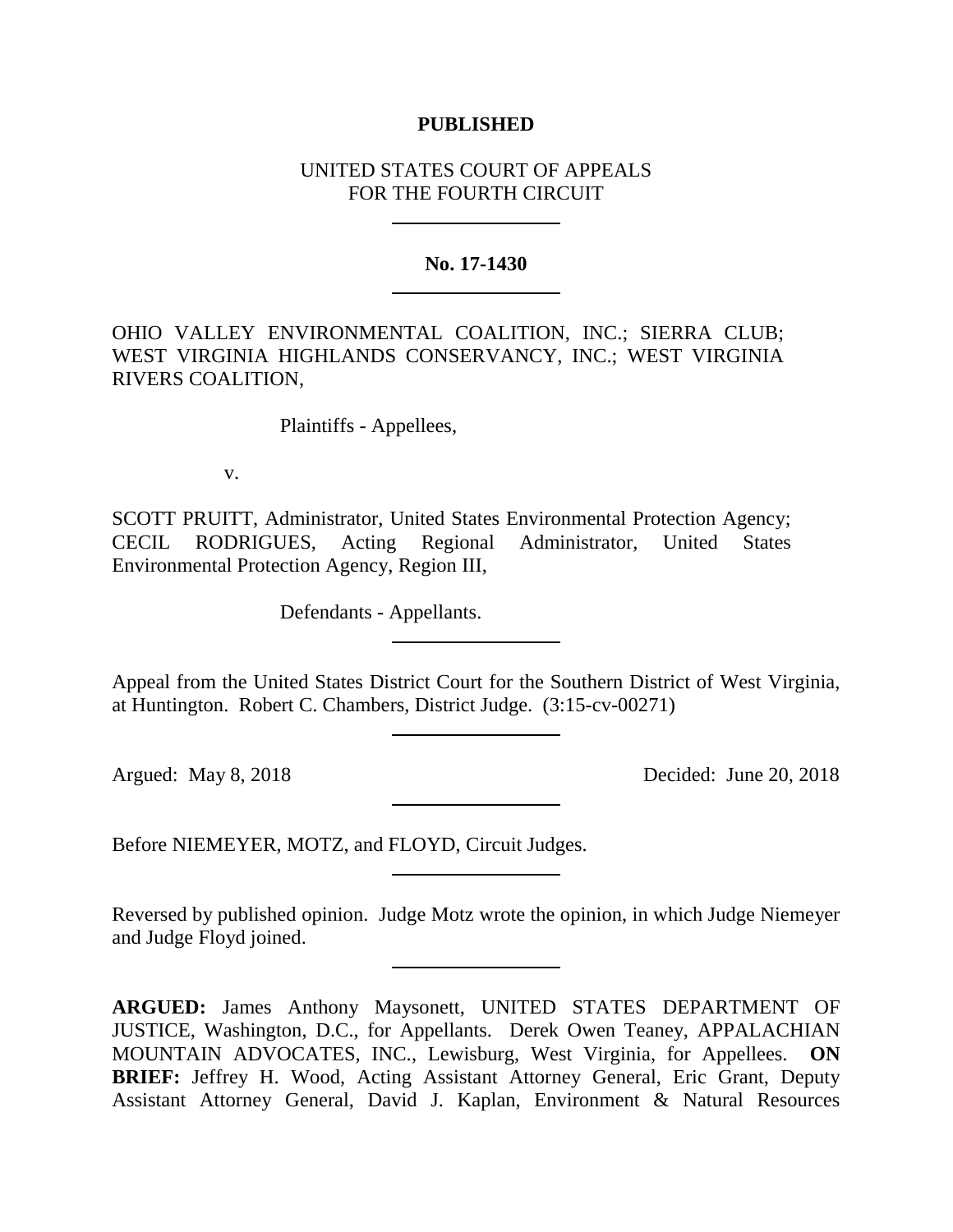Division, UNITED STATES DEPARTMENT OF JUSTICE, Washington, D.C.; James Curtin, Stefania Shamet, UNITED STATES ENVIRONMENTAL PROTECTION AGENCY, Washington, D.C., for Appellants. Patrick Parenteau, Jill Witkowski Heaps, Rachel L.B. Stevens, Environmental and Natural Resources Law Clinic, VERMONT LAW SCHOOL, South Royalton, Vermont; Todd D. Ommen, Pace Environmental Litigation Clinic, ELISABETH HAUB SCHOOL OF LAW, White Plains, New York, for Amici National Wildlife Federation, Waterkeeper Alliance, Incorporated, and Riverkeeper, Inc. Joel C. Beauvais, Claudia M. O'Brien, Stijn Van Osch, LATHAM & WATKINS LLP, Washington, D.C., for Amici National Association of Clean Water Agencies, National Cattlemen's Beef Association, and National Mining Association. Douglas Crouse, Robert G. McLusky, JACKSON KELLY, PLLC, Charleston, West Virginia, for Amicus West Virginia Coal Association.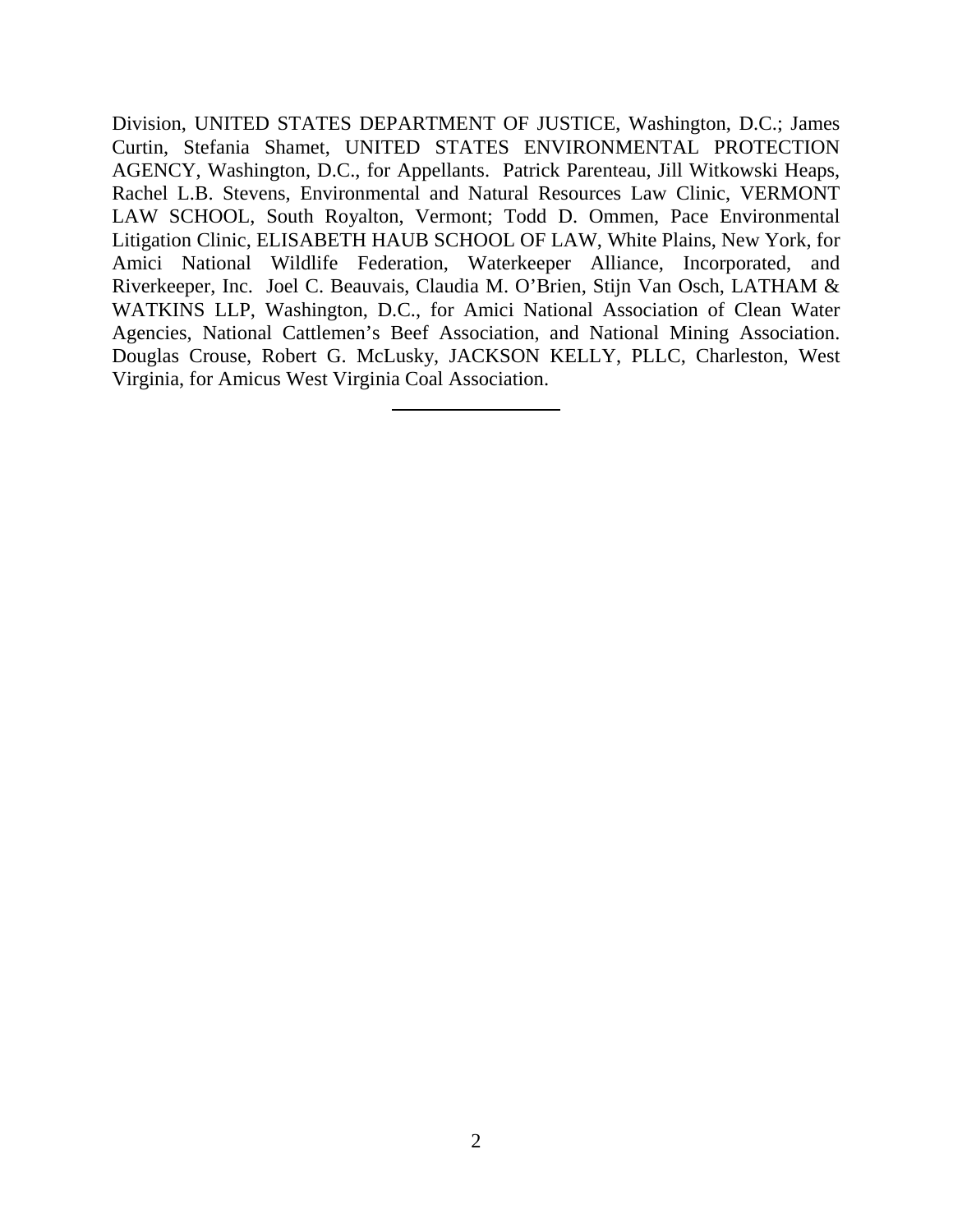## DIANA GRIBBON MOTZ, Circuit Judge:

Several environmental groups brought this action against the Environmental Protection Agency. They allege that EPA failed to perform its nondiscretionary duty under the Clean Water Act to promulgate pollutant limits for biologically impaired waters in West Virginia. The district court concluded that Plaintiffs have standing to bring this claim and granted summary judgment in their favor. We agree that Plaintiffs have standing, but, for the reasons that follow, we reverse the grant of summary judgment.

I.

Congress enacted the Clean Water Act "to restore and maintain the chemical, physical, and biological integrity of the Nation's waters." 33 U.S.C. § 1251(a). The Act instructs each state to establish "water quality standards," subject to EPA review and approval. *Id.* §§ 1313(a)–(c), 1362(3). Water quality standards consist of the "designated uses" of a state's waters and "water quality criteria" necessary to support those designated uses. *Id.* § 1313(c)(2)(A); 40 C.F.R. § 130.2(d).

When existing pollution controls are not sufficient, such that a body of water cannot support its "designated uses," a state must classify that water as impaired. 33 U.S.C. §1313(d). Section 303(d) of the Act requires a state to place its impaired waters on a list ("the 303(d) List") and to establish a priority ranking of the impaired waters, accounting for the severity of the pollution. *Id.* A state must submit its list every two years, and EPA must approve or disapprove the list. 40 C.F.R. § 130.7(d)(1). If EPA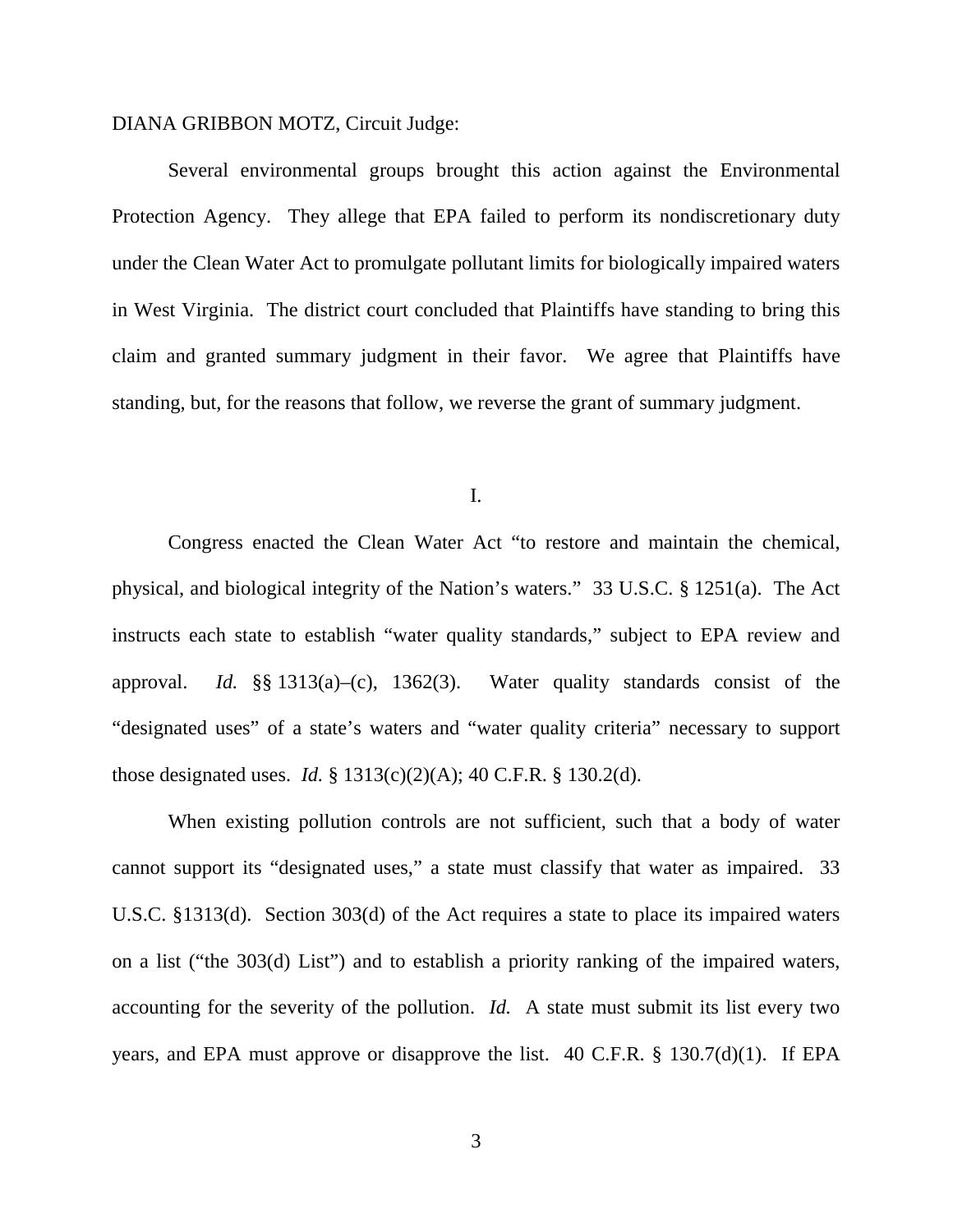disapproves a 303(d) List, then EPA itself must establish a list of waters within thirty days of disapproval. *Id.*

The Act further requires a state to develop a total maximum daily load ("TMDL") for waters on the 303(d) List in accordance with its priority ranking. *See* 33 U.S.C.  $\S1313(d)(1)(C)$ . A TMDL establishes the maximum daily discharge of pollutants into a water, which ultimately translates into enforceable permit limits. *See id.* A state must submit its TMDLs to EPA "from time to time." 33 U.S.C. §1313(d)(2). Once a state submits a TMDL, EPA must approve or disapprove it within thirty days. *Id.* If EPA disapproves of a TMDL, EPA must develop, submit for public comment, and finalize its own TMDL within thirty days. *Id*.

#### II.

West Virginia has long resisted the requirements of the Clean Water Act. In 1995, environmental groups brought suit seeking to compel EPA action because West Virginia had not submitted TMDLs for any of its impaired waters. That litigation resulted in a consent decree, pursuant to which EPA developed TMDLs for West Virginia from 1997 to 2003. During this same period, the West Virginia Department of Environmental Protection ("the State Agency") began building a TMDL program and, in 2004, it started developing TMDLs on its own. By 2009, either the State Agency or EPA had developed all of the TMDLs required under the 1995 consent decree.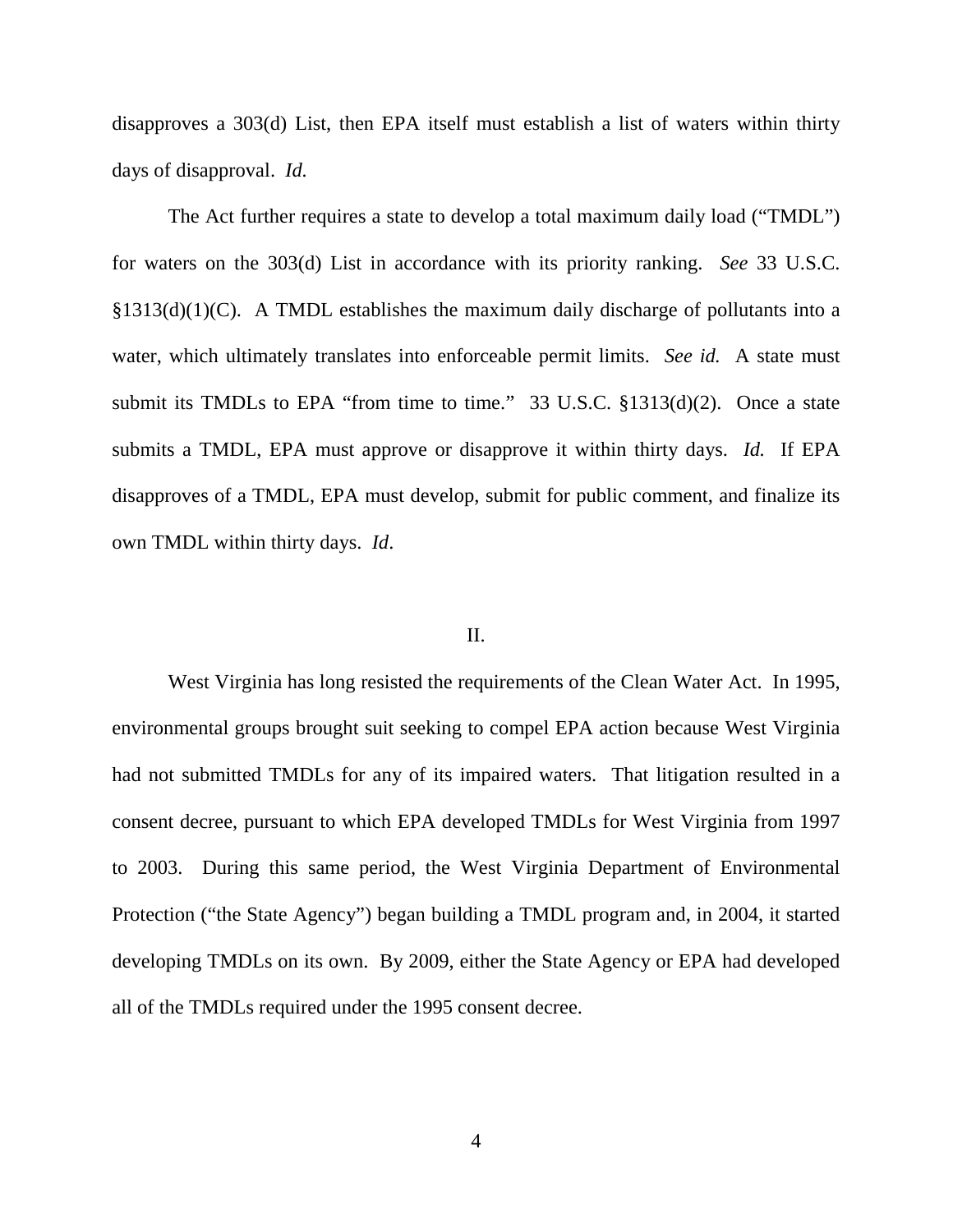The present litigation, which does not implicate the requirements of the 1995 consent decree, stems from a change in West Virginia's methodology for assessing biological impairment.

Under state law, West Virginia defines "biological impairment" based on narrative water quality criteria; one of these criteria prohibits "[m]aterials in concentrations which are harmful . . . to man, animal, or aquatic life." *See* W. Va. Code R. § 47-2-3.2.e. From 2002 until 2010, West Virginia used the West Virginia Stream Condition Index ("the Index") methodology to identify biologically impaired waters. For some of its 573 biologically impaired waters, West Virginia identified "ionic toxicity" as a cause of the impairment; for others, it did not identify a cause.

In 2012, the West Virginia Legislature enacted SB 562, which directs the State Agency to develop a new tool (to replace the Index) to assess the health of biological communities in the State's waters. W. Va. Code § 22-11-7b(f). The agency interpreted SB 562 to preclude the use of the existing Index for measuring biological impairment. Therefore, the agency decided to "postpone" the development of TMDLs for all of its biologically impaired waters until it developed a new methodology.

In 2014, West Virginia responded to objections from Plaintiffs and EPA by projecting specific dates for developing ionic toxicity TMDLs; these dates ranged from 2020 to 2025. But the State Agency has neither promulgated a new methodology to determine biological impairment nor has it developed any biological impairment TMDLs for these 573 waters.

5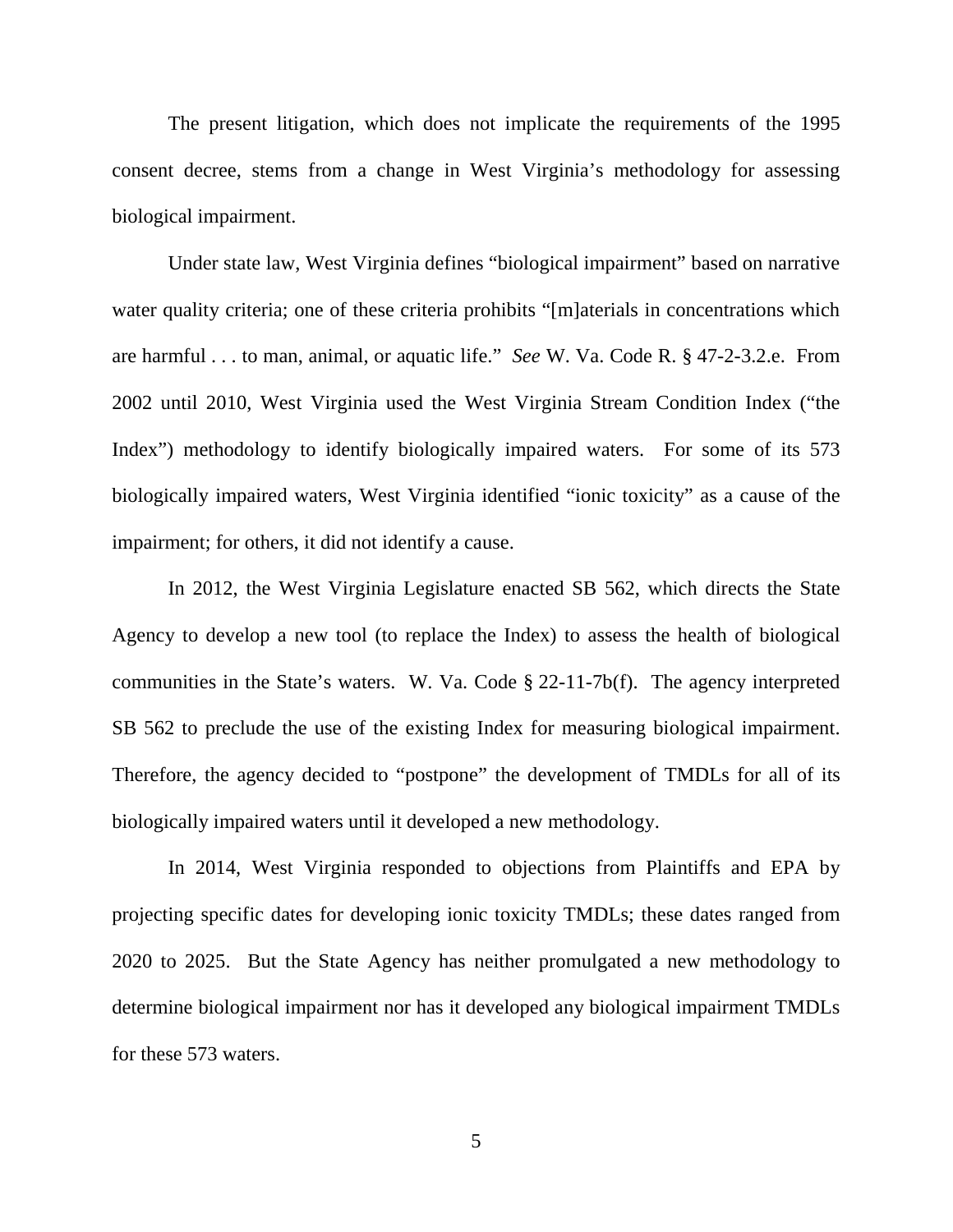In 2015, Plaintiffs filed this citizen suit, alleging that EPA had a nondiscretionary duty to promulgate TMDLs for these biologically impaired waters given that West Virginia had not done so and would not do so until 2020 at the earliest. In February 2017, the district court granted summary judgment to Plaintiffs on their claim under the Clean Water Act. [1](#page-5-0) In that order, the district court applied the doctrine of "constructive submission," concluding that, since West Virginia had not submitted any TMDLs for the challenged waters, EPA had not performed its nondiscretionary duty to approve or disapprove West Virginia's "constructive submission" of no TMDLs.

After failing to obtain a stay pending appeal, EPA issued a decision in which it conditionally approved West Virginia's "constructive submission" of "no" biological impairment TMDLs. EPA conditioned its approval on West Virginia's adherence to a Memorandum of Agreement, in which West Virginia agreed to complete all of the TMDLs at issue here by June 30, 2026. EPA, however, reserved its right to withdraw its decision or revise the Memorandum of Agreement if it prevails in this appeal.

On appeal, as in the district court, EPA challenges Plaintiffs' standing and the district court's application of the "constructive submission" doctrine in this case.

<span id="page-5-0"></span> <sup>1</sup> Plaintiffs also brought suit pursuant to 5 U.S.C. § 706(2) of the Administrative Procedure Act, claiming that EPA's approval of TMDLs for six watersheds was arbitrary and capricious, an abuse of discretion, or contrary to law because the TMDLs for each watershed did not include TMDLs for waters impaired by ionic toxicity. The district court found that the APA claims were "subsumed by the [Clean Water Act] claims and are duplicative," and granted summary judgment in favor of EPA on those claims. Neither party raises these APA claims on appeal.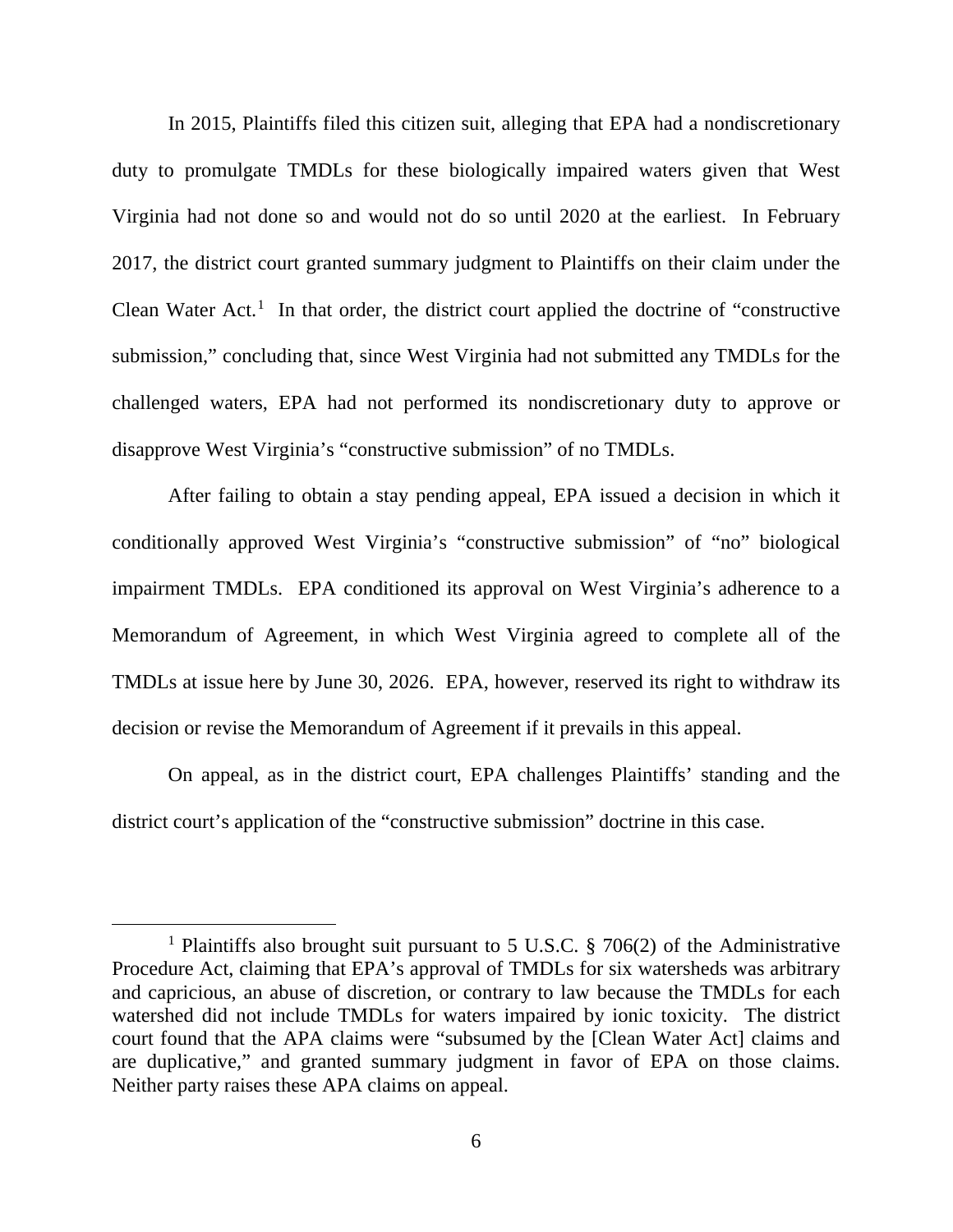We review standing determinations *de novo*. *United States v. Phillips*, 883 F.3d 399, 403 (4th Cir. 2018). To meet the constitutional minimum for standing, a plaintiff must allege: (1) injury in fact; (2) traceability; and (3) redressability. *See Lujan v. Defs. of Wildlife*, 504 U.S. 555, 560–61 (1992). EPA argues that Plaintiffs have failed to establish the first element — injury in fact — with respect to some of the challenged waters. The "injury-in-fact" prong of this test requires that a plaintiff suffer an invasion of a legally protected interest, which is concrete and particularized, as well as actual or imminent. *Id*. at 560.

Plaintiffs' challenge encompasses 573 biologically impaired waters located within [2](#page-6-0)6 of West Virginia's "watersheds."<sup>2</sup> To establish injury in fact, Plaintiffs submitted declarations asserting that biological impairment diminished their use and enjoyment of a subset — approximately 50 — of the challenged waters. These waters are located throughout the State and span 23 of the 26 watersheds affected by this suit. On appeal, EPA argues that Plaintiffs have standing only with respect to this subset of impaired waters. EPA contends that to establish injury in fact as to the remaining challenged waters, Plaintiffs must allege a specific interest in *each* of them.

While it is true that Plaintiffs must allege that they suffered an injury-in-fact and that their injury must be causally connected to the conduct complained of, *Lujan*, 504 U.S. at 560; *see also Lewis v. Casey*, 518 U.S. at 343, 357 (1996), they have done so for

<span id="page-6-0"></span> $2 A$  "watershed" is a geographic area that drains to a common body of water, such as a stream, lake, wetland, or the ocean. West Virginia has 32 major watersheds.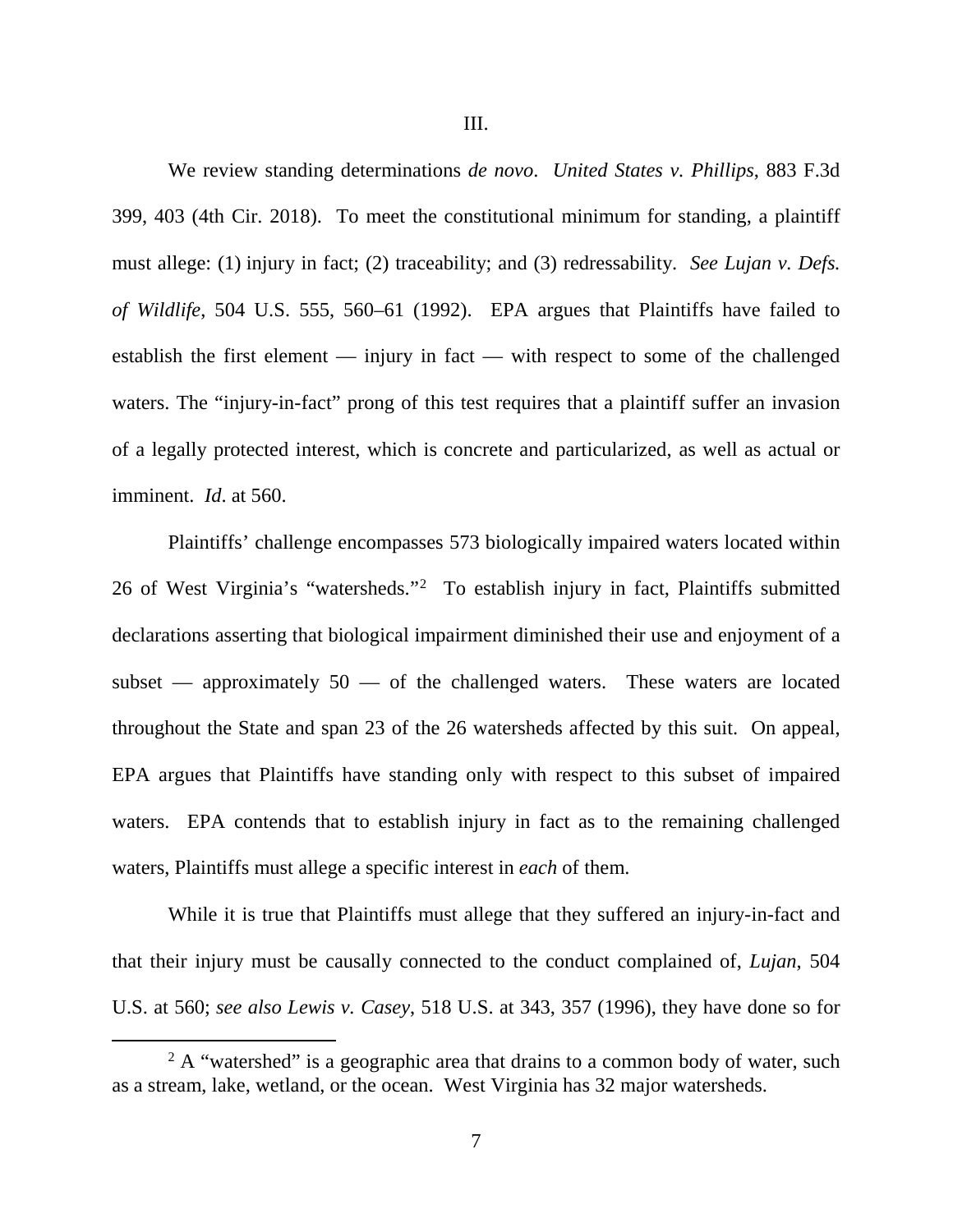many of the streams and therefore have standing to challenge EPA's conduct at least with respect to them. Because of our ruling on the merits, we need not determine the scope of relief that may be afforded, as questioned by EPA.

#### IV.

We turn to the grant of summary judgment, which we review *de novo*. *Lee v. Town of Seaboard*, 863 F.3d 323, 327 (4th Cir. 2017). EPA does not challenge, or take any position on, the validity of the constructive submission doctrine. Rather, EPA only argues that the facts of this case do not warrant application of that doctrine.

#### $A<sub>1</sub>$

The constructive submission doctrine rests on 33 U.S.C. § 1313(d)(2), which requires EPA to act within thirty days of a state's TMDL submission. Several circuits have concluded that a prolonged failure "by a state to submit TMDLs will be construed as a constructive submission of no TMDLs, which in turn triggers EPA's nondiscretionary duty to act." *See S.F. Baykeeper v. Whitman*, 297 F.3d 877, 881 (9th Cir. 2002); *Scott v. City of Hammond*, 741 F.2d 992 (7th Cir. 1984). "If the EPA approves [the constructive submission of no TMDLs] . . . the next step for a dissatisfied party would be to seek judicial review of the EPA's action. If EPA disapproves, it then presumably would be under a mandatory duty to issue its own [TMDLs]." *Scott*, 741 F.2d at 997.

Courts that have endorsed this doctrine note that without it, states could refuse to promulgate their own TMDLs and therefore easily frustrate "an important aspect of the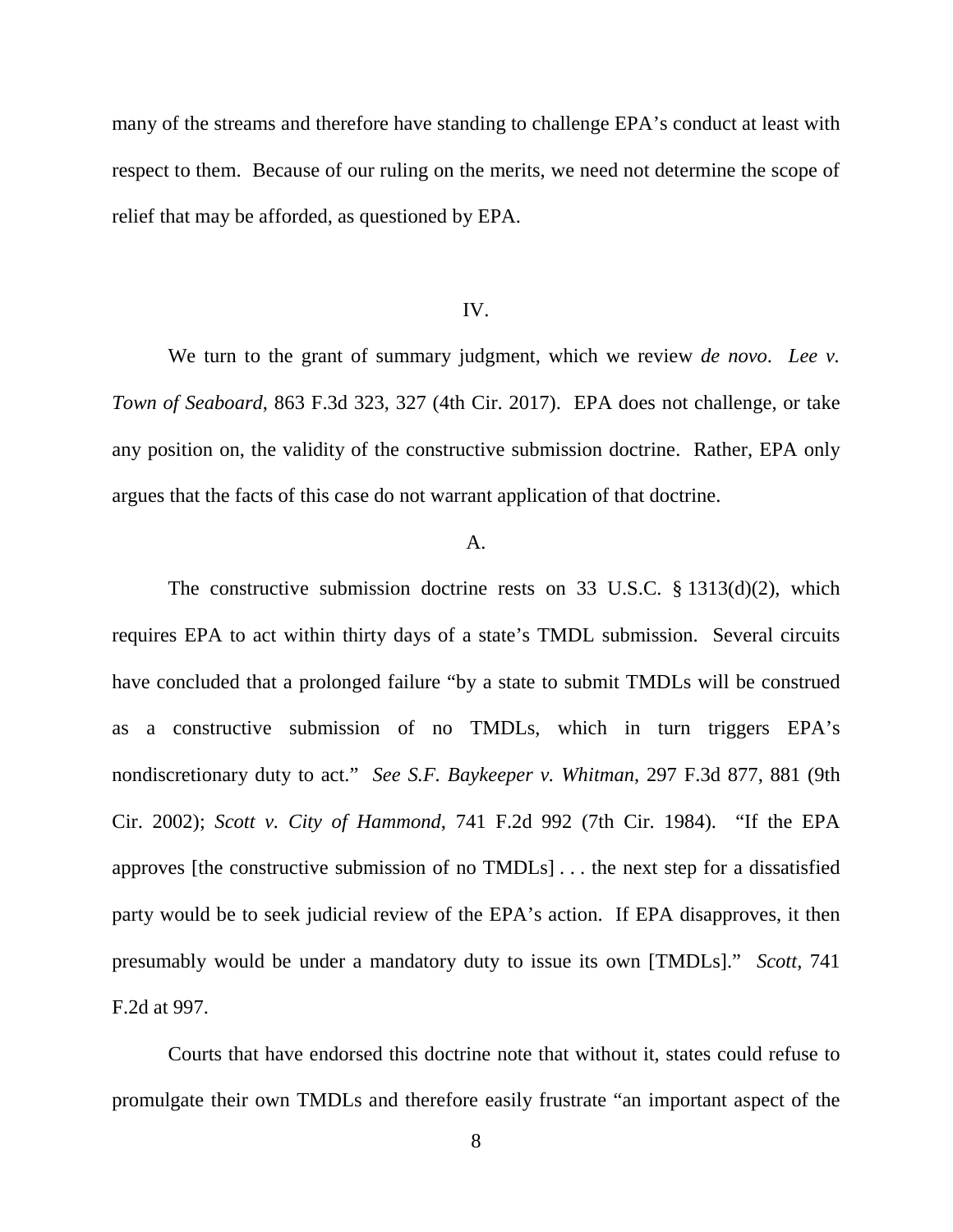federal scheme of water pollution control." *See, e.g.*, *id.* Given that Congress conferred substantial regulatory powers on EPA, these courts think it "unlikely" that Congress "failed so conspicuously to provide EPA with the authority needed to achieve the statutory goals." *See, e.g.*, *id.* at 997 (internal quotation marks and citation omitted).

A number of courts have recognized the existence of the "constructive submission" doctrine. For example, in *Hayes v. Whitman*, 264 F.3d 1017, 1024 (10th Cir. 2001), the Tenth Circuit explained that the doctrine applies only where a state "clearly and unambiguously" expresses a decision not to submit TMDLs. Because Oklahoma had submitted *some* TMDLs and established a schedule to complete its remaining TMDLs, the court could not find that the state had abdicated its responsibility. *Id*. at 1022–24.

Similarly, in *San Francisco Baykeeper*, the Ninth Circuit concluded that to trigger this doctrine, a state must "clearly and unambiguously" indicate that it will not "submit any TMDLs and has no plans to remedy this situation." 295 F.3d at 882. California, however, had completed more than 46 TMDLs, agreed with EPA to complete all TMDLs within a dozen years, and allotted \$7 million to its TMDL program annually. The Ninth Circuit therefore refused to apply the constructive submission doctrine. *Id.* at 880–83.

Other courts to address this issue have reached similar conclusions. *See Nat. Res. Def. Council, Inc. v. Fox*, 93 F. Supp. 2d 531, 540–42 (S.D.N.Y. 2000) (constructive submission doctrine inapplicable because, during the pendency of the lawsuit, New York submitted some TMDLs, formulated a plan for finishing them, and "demonstrated its good-faith interest in collaborating with EPA to bring the State's TMDL program to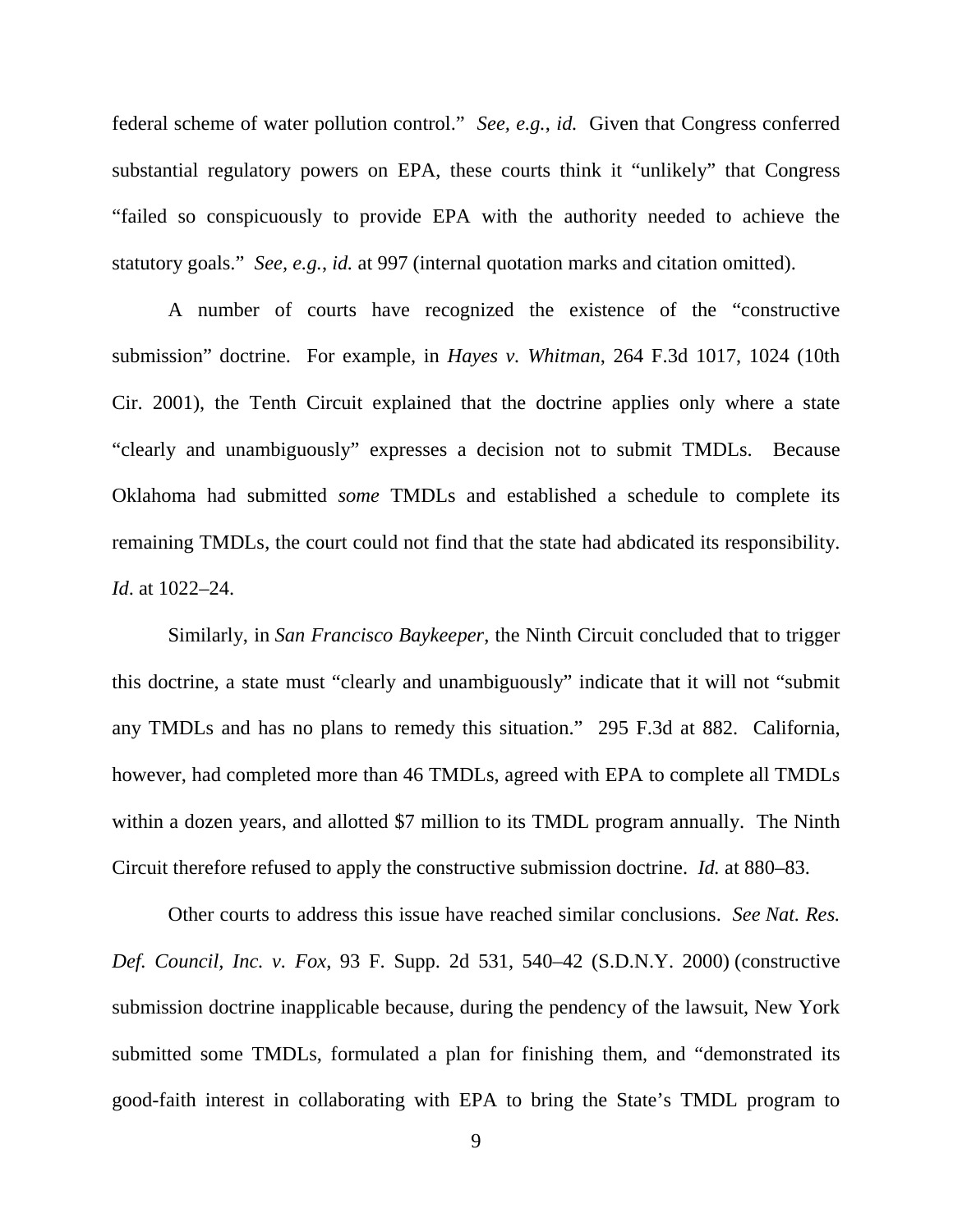completion"), *aff'd in part and vacated in part on other grounds sub nom. Nat. Res. Def. Council, Inc. v. Muszynski*, 268 F.3d 91 (2d Cir. 2001); *Sierra Club v. Hankinson,* 939 F. Supp. 865, 872 n.6 (N.D. Ga. 1996) (same, where state had submitted some, "albeit totally inadequate," TMDLs); *Idaho Sportsmen's Coal. v. Browner,* 951 F. Supp. 962, 967–68 (W.D. Wash. 1996) (same, where Idaho had established three TMDLs and proposed a schedule for completion of additional TMDLs); *Sierra Club, N. Star Chapter*, 843 F. Supp. at 1314 (same, since Minnesota had "identified TMDLs that it believes should receive the highest priority," "initiated work on developing those TMDLs," and "implemented some TMDLs").

Although the above courts have recognized the validity of the constructive submission doctrine, only one published opinion has applied the doctrine to force EPA action. *See Alaska Ctr. for the Env't v. Reilly*, 762 F. Supp. 1422 (W.D. Wash. 1991), *aff'd sub nom. on other grounds Alaska Ctr. for the Env't v. Browner*, 20 F.3d 981 (9th Cir. 1994). There, it was "undisputed" that in the ten years since the identification of the challenged waters, "the State ha[d] not submitted a single TMDL to the EPA" and had "failed to complete even the first stage of the TMDL process." *Id*. at 1425. For these reasons, the district court found that Alaska had constructively submitted no TMDLs, triggering an EPA duty to do so. *Id.* at 1429.

#### B.

Courts therefore have declined to find a "constructive submission" of no TMDLs where a state (1) has produced at least some TMDLs *and* (2) has a credible plan in place to produce others. *See, e.g.*, *Hayes*, 264 F.3d at 1024. West Virginia has done both.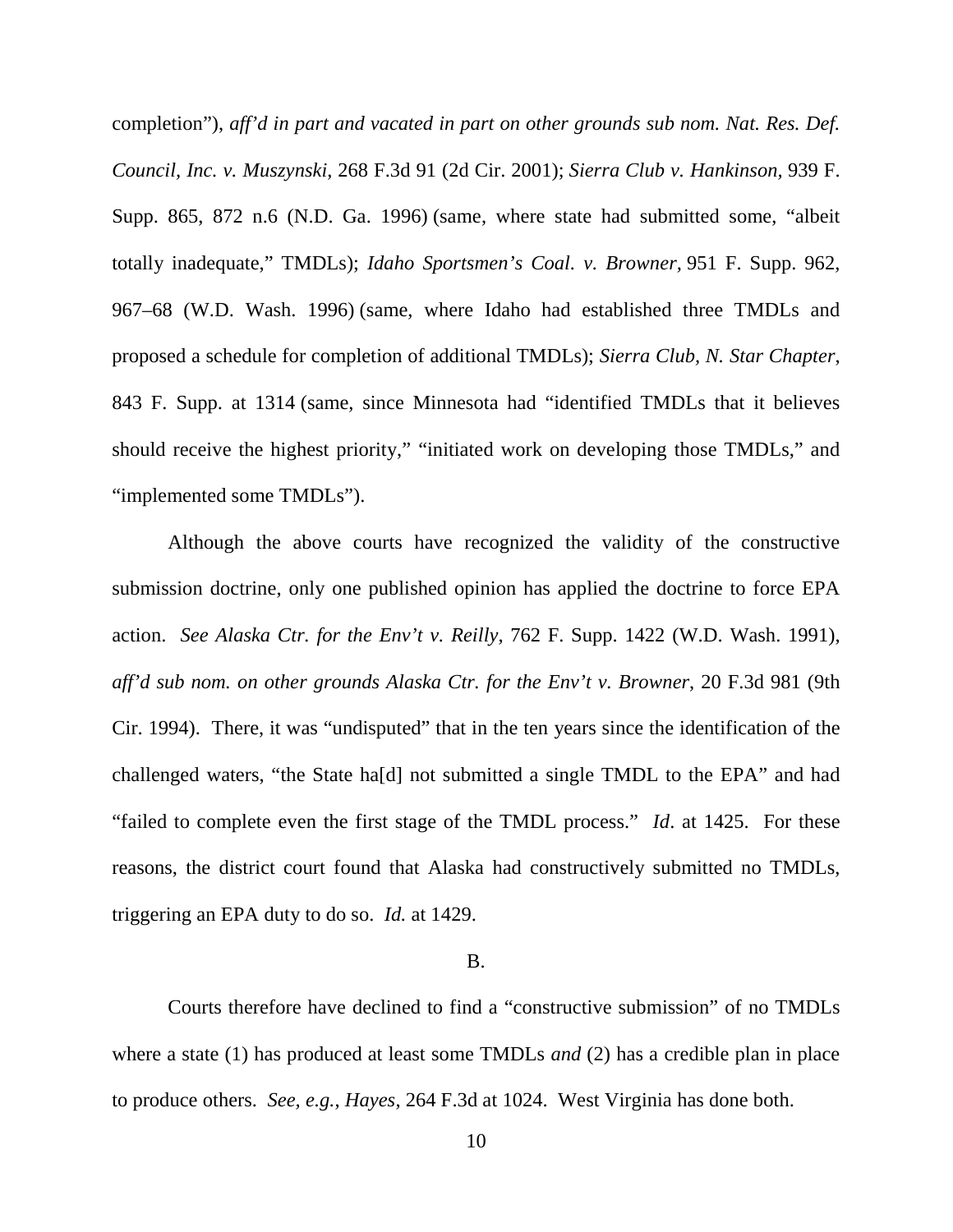First, the State has established some TMDLs that address biological impairments. Plaintiffs concede that West Virginia has developed pollutant-specific TMDLs that may mitigate biological impairment, but argue that these steps do not directly address ionic toxicity or the State's narrative biological impairment criteria. While this may be true, West Virginia's actions cannot be construed as a clear abdication of its responsibilities with respect to the biologically impaired waters.

Second, the Memorandum of Agreement between EPA and West Virginia demonstrates that West Virginia has a plan to develop and implement biological impairment TMDLs, including for ionic toxicity.<sup>[3](#page-10-0)</sup> West Virginia has similarly acknowledged its obligations under the Clean Water Act and has repeatedly stated that it "agrees" it must develop TMDLs "for all 303(d) listed impairments," including biological impairments. Although the State Agency is not scheduled to complete all of the TMDLs at issue here until June 30, 2026, West Virginia has committed to "develop TMDLs as soon as practicable." We recognize that EPA has reserved the right to withdraw from this Agreement pending the results of this litigation. But we credit EPA's assurances that it

<span id="page-10-0"></span><sup>&</sup>lt;sup>3</sup> EPA clarified at oral argument that it approved West Virginia's constructive submission of no TMDLs contingent on the State meeting the deadlines set forth in the Memorandum of Agreement. Oral Argument at 43:10–46:00, *Ohio Valley Environmental Coalition v. Pruitt*, \_\_ F.3d \_\_ (4th Cir. 2018) (No. 17-1430), http://coop.ca4.uscourts.gov/OAarchive/mp3/17-1430-20180508.mp3.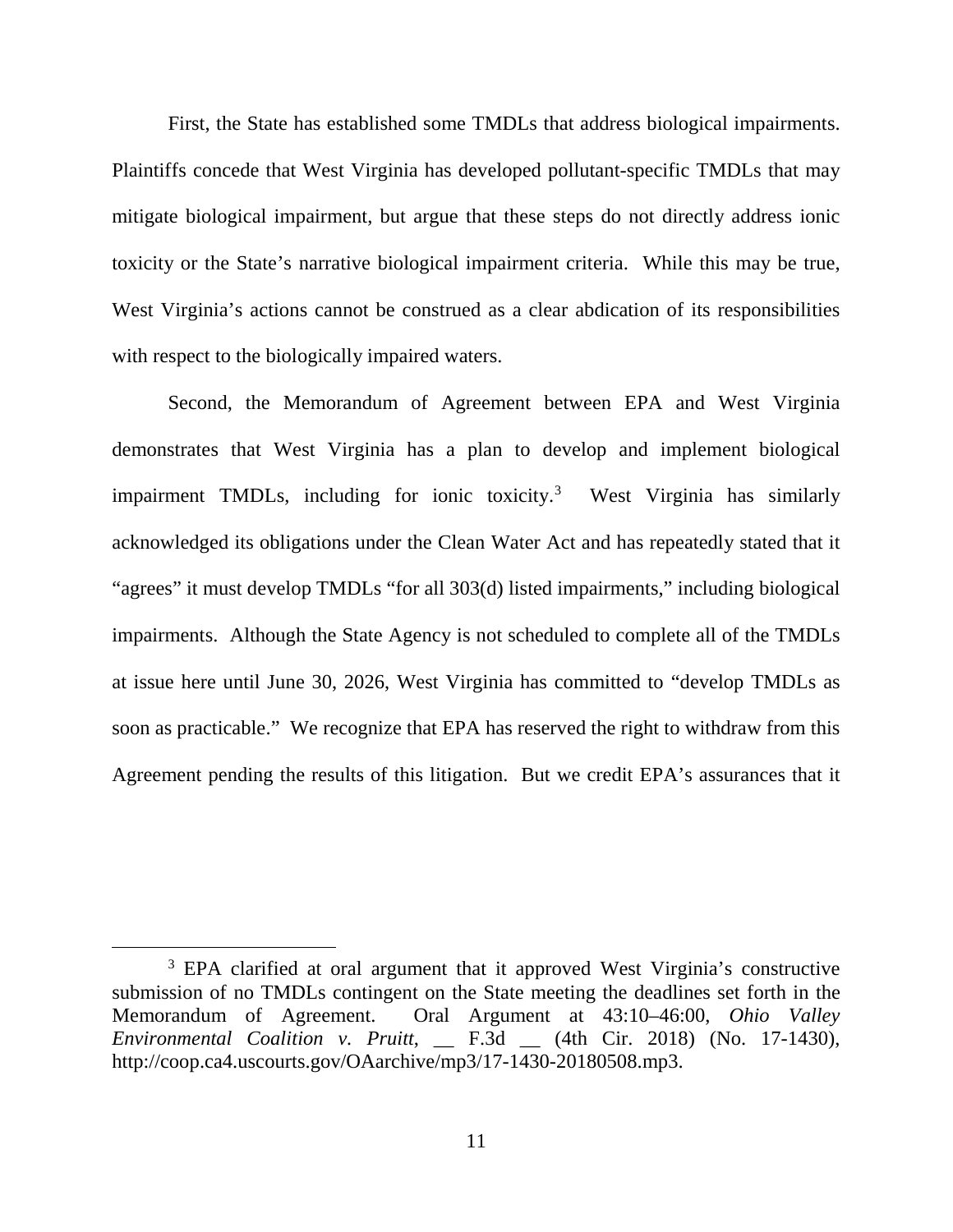will make good-faith efforts to continue to implement the Agreement as written to ensure that West Virginia meets the target completion dates. [4](#page-11-0)

The Clean Water Act itself requires only that each state submit its TMDLs "from time to time" and "in accordance with [its] priority ranking." 33 U.S.C.  $\S$  1313(d)(1)(c), (d)(2). It may well be, as the district court concluded, that West Virginia has used SB 562 to delay the development of TMDLs for biologically impaired waters. But, thus far, these postponements have not *yet* amounted to a constructive submission of no TMDLs as recognized by other courts. Continued intransigence could change that. As of now, however, we cannot conclude that West Virginia has "clearly and unambiguously" refused to submit TMDLs in violation of the Clean Water Act. *See Hayes*, 264 F.3d at 1024.

Because West Virginia has demonstrated that it is making — and will continue to make — good-faith efforts to comply with SB 562, *and* because West Virginia has a credible plan in concert with EPA to produce ionic toxicity TMDLs, we hold that if the constructive submission doctrine were to apply, a decision we do not reach, it would not be satisfied here.

<span id="page-11-0"></span> <sup>4</sup> TMDLs may require substantial time and resources to develop. EPA guidance recommends that states establish TMDLs for all impaired waters on their Section 303(d) Lists within eight-to-thirteen years of the initial listing. But this EPA guidance recognizes that shorter or "slightly longer" times may be needed depending on specific factors and circumstances. Given that the waters at issue in this litigation were listed as biologically impaired from 2002 through 2008, West Virginia's timeline is not completely out of line with this EPA guidance.